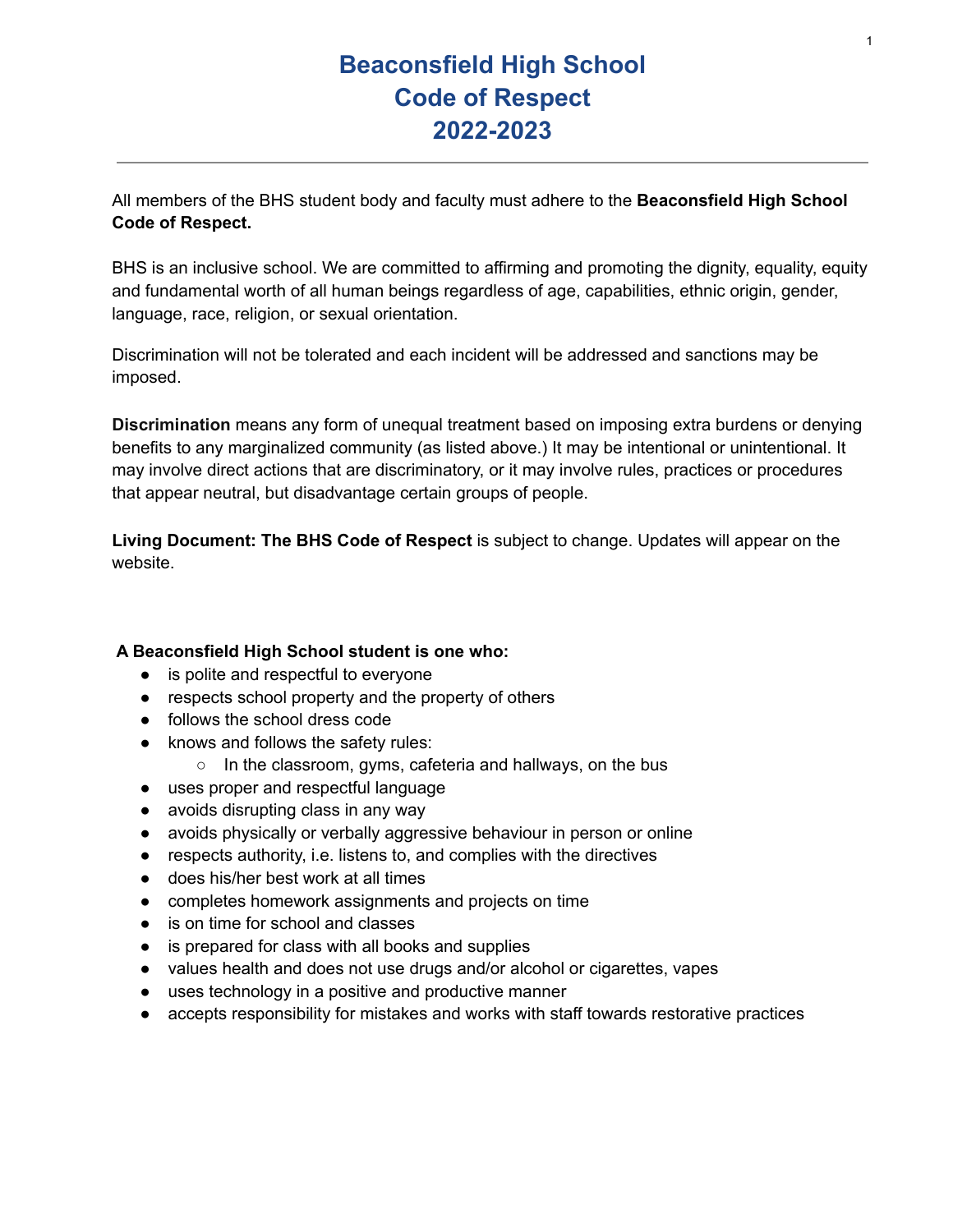#### **RIGHTS & RESPONSIBILITIES**

All members of the BHS school community have rights, but along with those rights come responsibilities:

#### **Student Rights and Responsibilities**

#### **Students are entitled to:**

- a meaningful education
- a challenging and positive learning environment
- freedom from physical and verbal harassment
- be disciplined in a respectful and humane way property
- feel secure to report inappropriate or threatening incidents

#### **Teacher Rights and Responsibilities**

#### **Teachers are entitled to:**

- expect reasonable and appropriate behaviour from students
- support from administration in their performance of their duties
- cooperation & respect from all students in or out of the classroom
- support from parents in the performance of their duties

#### **Students will:**

- know and comply with to the school rules and regulations
- be courteous, punctual and co-operative
- Respect the school and others' property
- not disrupt the educational progress of others
- respect the rights of others
- be responsible for missed work

#### **Teachers will:**

- ensure the rights and appropriate behaviour of students are upheld
- enforce the Code of Respect
- contact parents/guardians administration in the performance of their duties
- plan and conduct appropriate programs of study
- establish clear, consistent and fair classroom guidelines for students
- communicate clear expectations in terms of evaluation
- evaluate in a transparent and fair manner

#### **Parent/Guardian Rights and Responsibilities**

#### **Parents/Guardians are entitled to:**

- know the objectives and method of evaluation of the curriculum
- receive regular communications from the school
- confer with teachers and/or administrators regarding concerns for their child
- receive notice of an after school detention a minimum of 24 hours before it occurs, for Cycle 1 students

#### **Parents/Guardians will:**

- take an active interest in the child's progress in school and discuss it with him or her
- ensure the punctuality and daily attendance of their child
- collaborate with the school in developing their child's positive attitudes towards learning and responsible conduct
- interact with school personnel in a respectful and courteous manner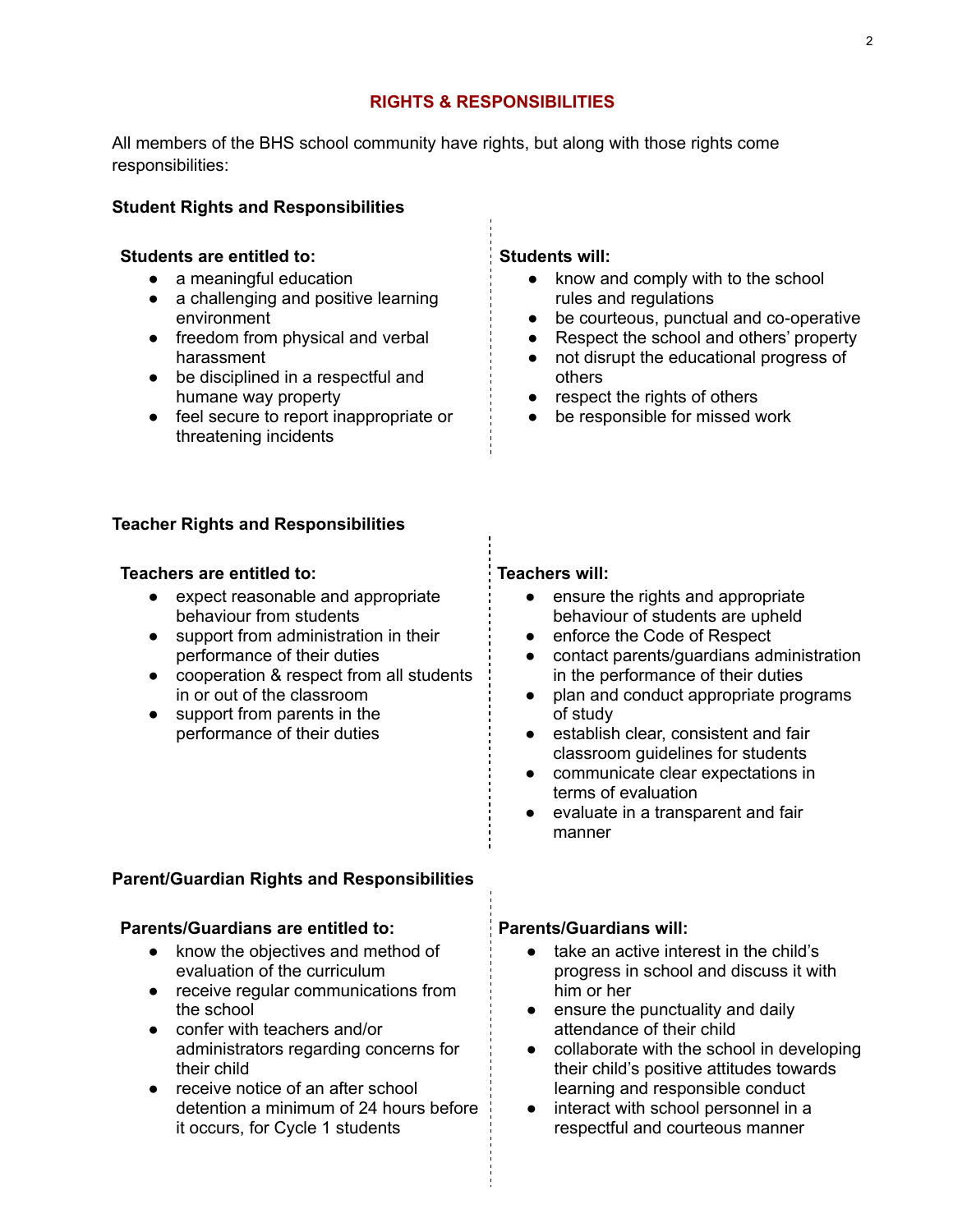# **GOALS OF THE BHS CODE OF RESPECT**

- To establish and maintain a positive learning climate
- To help the students develop a sense of self-discipline and responsibility in the school community.
- To protect the basic rights of all members of the school community
- To ensure that all students receive a positive educational experience

The Code of Respect is required to foster an atmosphere of cooperation, good citizenship, responsibility, respect and academic excellence, that is, a safe learning environment.

Each student has the obligation to respect the rules outlined in the Code of Respect. Failure to comply with these rules will bring about specific disciplinary sanctions. Disciplinary sanctions are graded and applied according to the severity of the infraction, its frequency or both.

**Minor violations** of the Code of Respect will be handled by the classroom teacher or person in authority who will use measures of support and encouragement such as:

- Verbal reminders of the appropriate way to behave
- Peer support to model appropriate behaviour
- Removal of privileges
- Conference with the student
- Administrative detentions at lunch, before or after school (Administratively appointed)
- Teacher contact with the student's parent/guardian by phone
- Conference with the student's parent/guardian in person
- Referral to the administration

**Repeated or major violations** will result in an incident report being sent to the appropriate grade level administrator. Disciplinary sanctions will be applied according to the severity of the infraction. These sanctions may take a variety of forms:

- Conference with the student
- Phone call to the parents/guardians
- Letter to the parents/guardians
- Conference with the parents/guardians
- Administratively-appointed detentions at lunch, before or after school
- Time in the BHS planning room
- Time in another LBPSB school's planning room
- Time in the LBPSB central planning room
- Pedagogical day or Saturday detentions
- Community service as restitution
- Out of school suspension
- Re-location to another LBPSB school
- **•** Expulsion

During an out of school suspension the student is denied access to the school, school grounds. As well, students are denied access to social, athletic and any other extra-curricular activities, even if they take place after the regular school hours.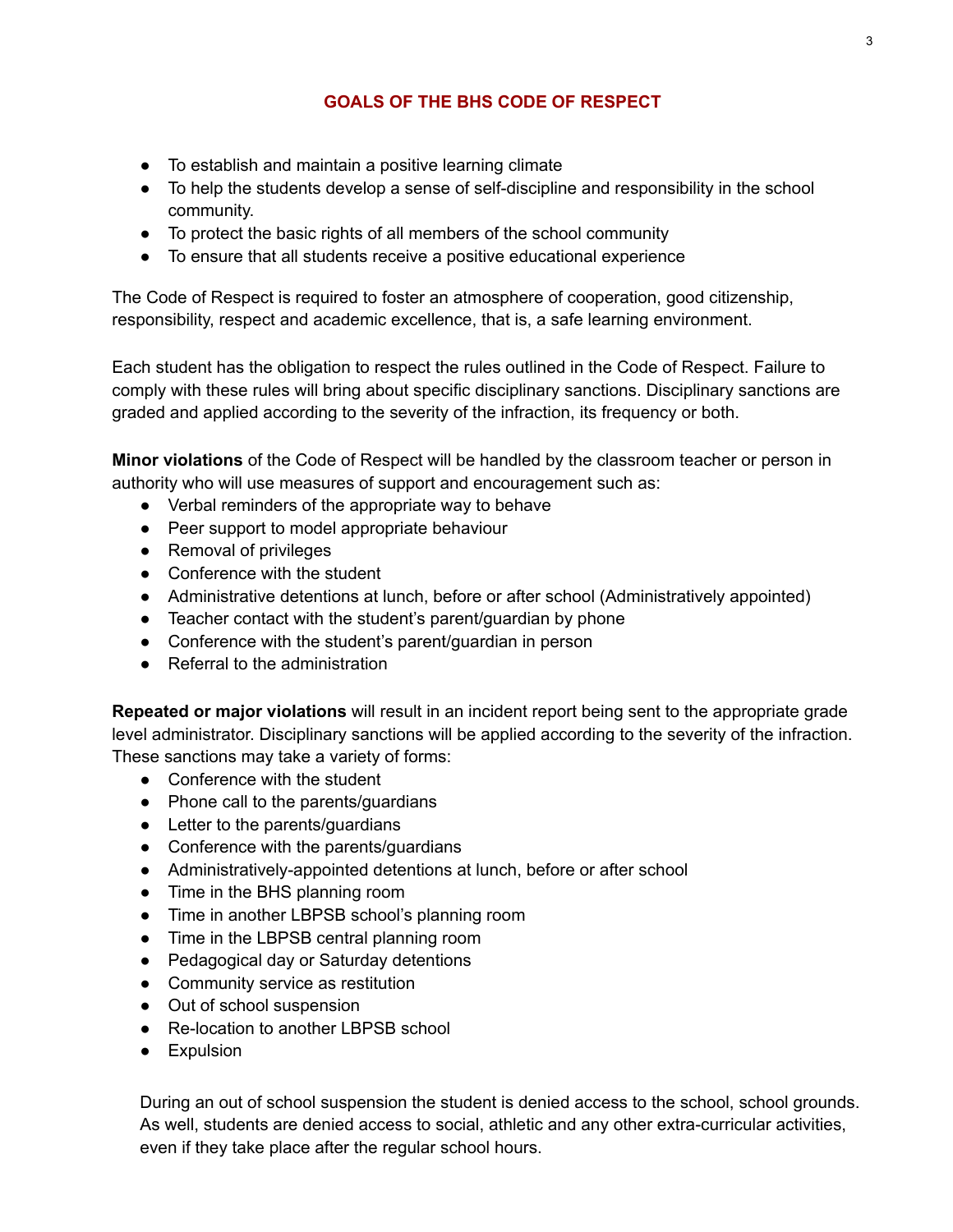**Students who have been suspended from school must return to school accompanied by a parent/guardian for an in-take meeting.** If a student is unaccompanied by a parent/guardian when s/he returns after a suspension, s/he will remain in the planning room until a parent meeting takes place. In all cases, parents/guardians are advised of the suspension in writing and/or by telephone. Communication with the administrator must take place in order to discuss conditions for re-entry to school.

Depending on the severity of the offense and its circumstances, other sanctions may be imposed.

Procedures and guidelines for suspension and expulsion are administered according to the Lester B. Pearson School Board's Safe School Policy and Article 78 of the Education Act.

The BHS Code of Respect must be followed in all areas of the school as well as school buses, carpooling and public transportation to and from the school.

# **RULES OF RESPECT**

#### **Academic Success/Insubordination**

The expectation for all BHS students is to experience success every school day. It is important that all students participate in their classes to the best of their ability. Students who choose not to attempt assigned course work and consistently fail to submit assignments are exercising academic insubordination.

Students are expected to complete assignments and homework on time, have their materials in class, participate respectfully in class and show respect for the teachers, their peers and the learning climate. Students who do not meet these expectations have a negative effect on the academic success of the class and could face the following consequences:

- Teacher consultation with parent/guardian
- Meeting with parent/guardian, teacher
- Meeting with administration
- Meeting with parent/guardian, teacher and administration
- Student contract
- Retention of grade
- Transfer to another program outside of the school

#### **CELL PHONE POLICY**

#### **POLICY**

Cell phones must stay at home or in a student's locker during the academic hours of a school day. This includes any period of time between 9:05 and 3:35, aside from recess and lunch. Teachers may permit cell phones to be used during class in *exceptional* cases, but these must be submitted by Google Form to BHS Staff Council in advance.

#### **CONSEQUENCES**

Should a student have and/or use their cell phone during prohibited times, the following consequences will take affect: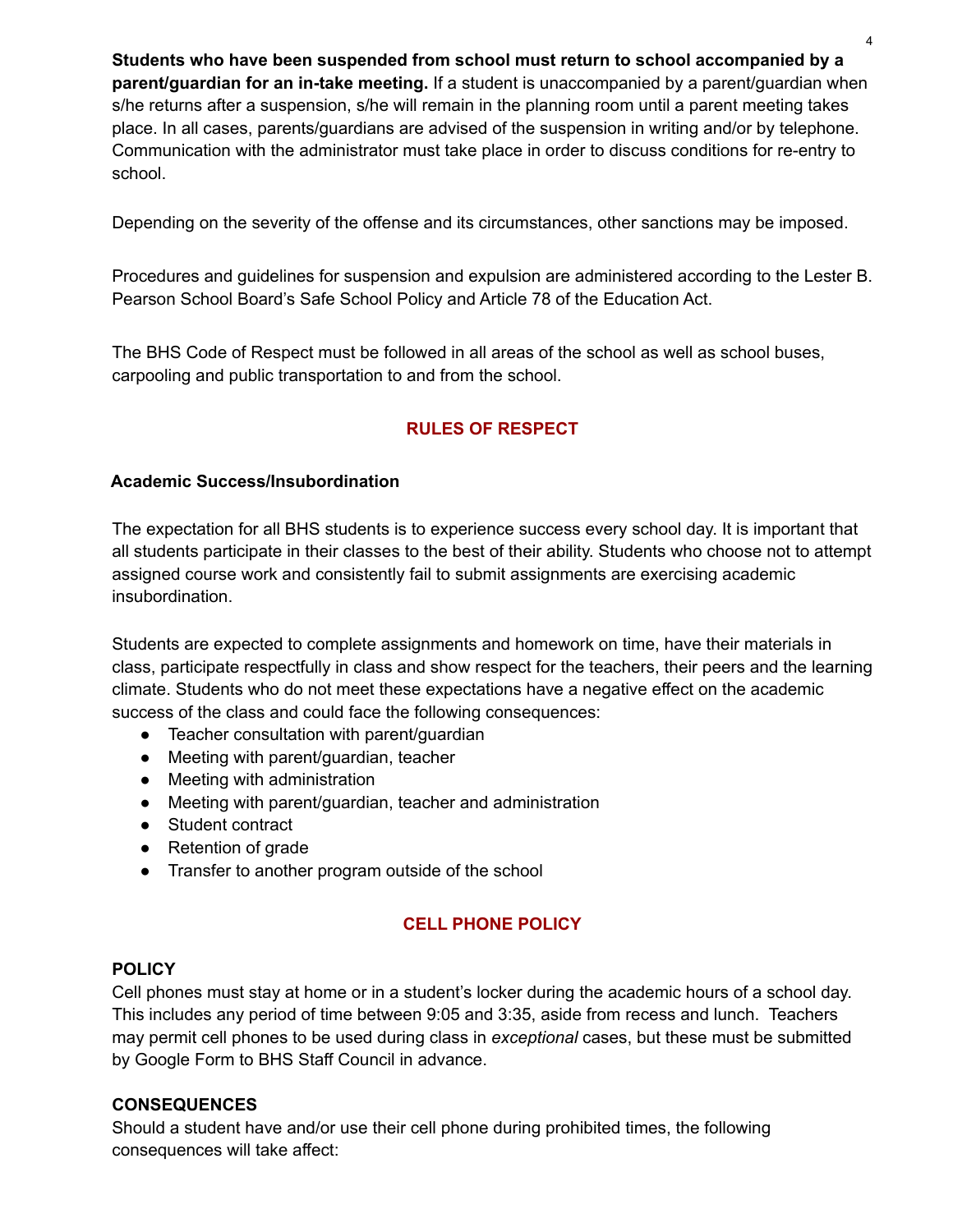- 1st offence:
	- Student is given a verbal warning and cell phone must be handed over to the teacher for the remainder of the class.
	- At the end of class, the teacher will return the phone to the student, and the student must bring the cell phone to their locker.
	- Parents will be notified of the verbal warning by email or phone call.
- 2nd offence:
	- Student's phone will be checked in at the main office for a period of one full school day. They will check in the phone at 9:00 and it may be checked out at 3:35. If infraction occurs after the student's lunch hour, the phone must be checked in for the full day the following day.
	- Parents will be notified by email or phone call.
- 3rd offence:
	- Student's phone will be checked in at the main office for a period of five full school days. They will check in the phone at 9:00 and it may be checked out at 3:35.
	- Parents will be notified by email or phone call.
- 4th offence:
	- Meeting with parents and Administration required.

# **LOGISTICS**

Each teacher will have easy access (in BHS Important Docs folder) to a simple Google form to complete. Administration/Office Staff will receive an email notification upon every form completion. Administration/Office Staff will follow up on each offence, including taking possession of the cell phone at 2nd and 3rd offences.

### **STAFF PROTOCOL**

It is expected that staff will not be checking their cell phones during their academic teaching times as well.

*\*The above policy is subject to change*

# **RESPECT FOR SELF**

#### **Attendance:**

Students must:

- Attend all their classes
- Be on time for school and class

### **Extra-curricular Activities (ECA):**

- Participation in any ECA is a privilege, not a right, and is based on academic effort, good behavior and attendance.
- All work missed when a student is absent from class for any ECA will be made up by the student.
- All assignments are due on the expected date, regardless of absences because of an ECA.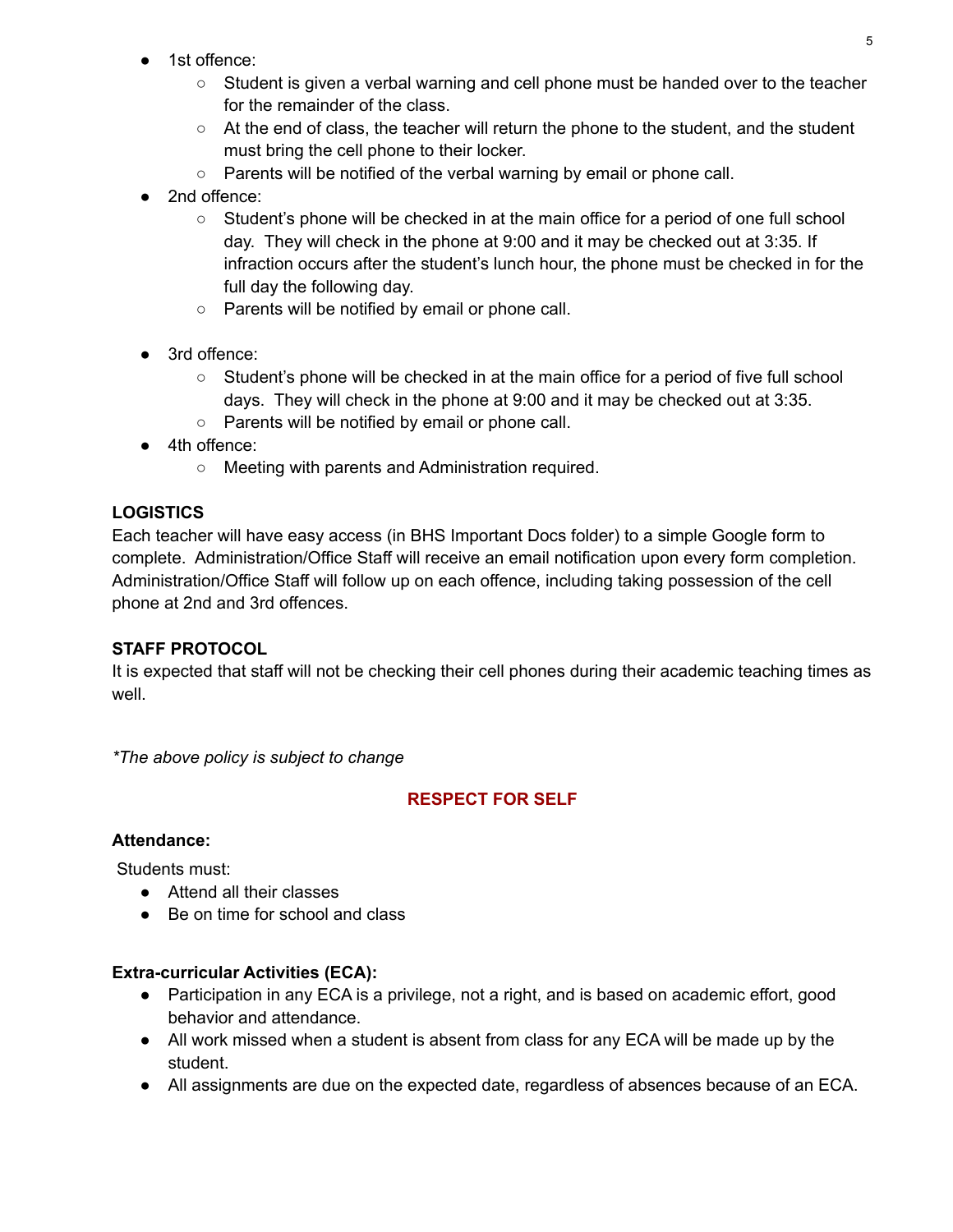#### **Smoking**

Smoking on school property is prohibited at all times. Bill 112 of the Quebec Tobacco Act prohibits smoking on school grounds. Cigarette facsimiles, i.e. electronic cigarettes, vapes are also not allowed to be used on school property.

### **Lunch Hour**

Upon arrival at school, cycle one students must stay on school property. Failure to comply will result in an automatic suspension. Cycle two students may leave school property, but must respect the privacy and property of the Beaconsfield residents and merchants.

# **DRESS CODE**

BHS is an academic setting. Here are the BHS Wear expectations:

# **TOPS**

- Students must dress in BHS Wear clothing.
- The BHS Logo must be always visible.
- BHS Wear must not be altered.

#### **BOTTOMS**

- Sweatpants, jeans, skirts, leggings and shorts (Phys. Ed. Shorts lengths) can be worn.
- No inappropriate slogans, symbols on any bottoms.
- Pyjamas are not permitted.
- Clothing must cover undergarments.

#### **HEADGEAR**

●Hats, hoods, bandanas, visors, etc., except for religious purposes, are not permitted.

#### **ADDITIONAL INFORMATION:**

- Coats, jackets, and backpacks are not allowed in class or while in line in the cafeteria.
- BHS physical education (PE) t-shirt and BHS PE shorts are compulsory for all PE and Dance students, at all grade levels for hygienic reasons. BHS PE t-shirts and shorts may be purchased from the PE department during the first days of school.

● Fridays: BHS Spirit Wear (Athletic, Drama, Music, Show Choir etc.) or the regular BHS Wear can be worn every Friday.

### **RESPECT FOR OTHERS**

#### **Attitude:**

#### **Students must:**

- Show respect for all members of the school community.
- Be cooperative and polite at all times.
- Identify themselves to an adult when asked to do so.
- Be upstanders and try to safely diffuse conflict.
- Take action when they see a wrong-doing and seek help.
- Behave respectfully and in a way that does not impede the learning of others.

#### **Students must not:**

- Use offensive language.
- Use physical aggression, including playful physical contact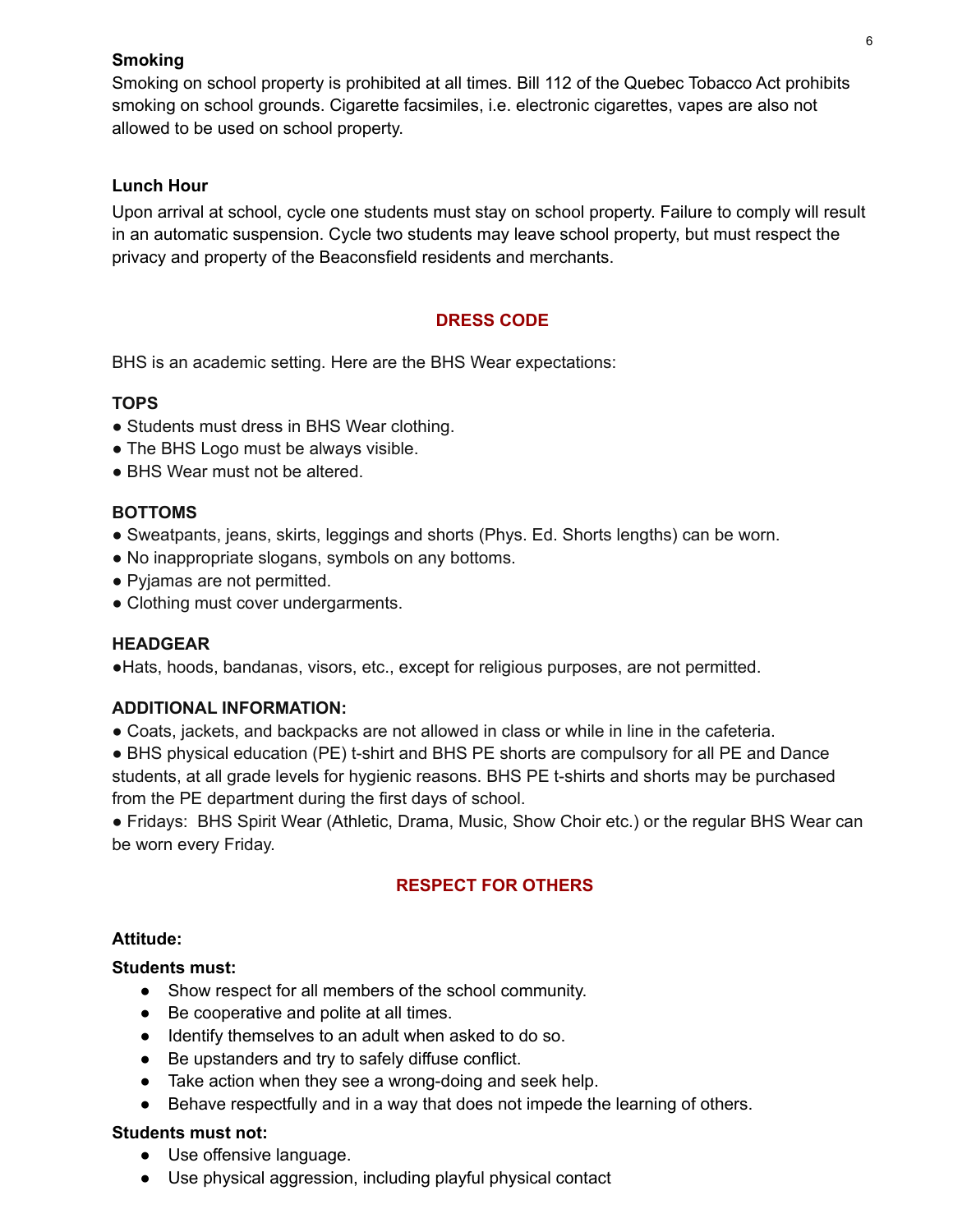- Harass other members of the BHS community. Harassment includes bullying, racial/ethnocultural harassment or discrimination, cyber-bullying, physical or verbal abuse (including comments & jokes), slander and sexual harassment or discrimination.
- Record acts of harassment, bullying or violence for the purposes of distribution on social media or entertainment.
- Record or livestream with video or audio devices any person without their knowledge.

# **Classroom:**

Students must:

- Be in possession of a hall pass if they are out of class during class time.
- Be prepared for class with all the necessary materials.
- Ensure cell phones are turned off and stored in your locker.
- Have their student agenda with them in all classes. New copies are available for purchase at the main office.
- Leave school bags, backpacks and purses in their lockers as they are not allowed in the classroom.
- Respect the property of others. Damaging or stealing the property of others will not be tolerated.

# **Digital Citizenship**

- It is important for students to learn responsible use of technology which includes both the use of hardware and software for the purpose of enhancing their learning environment.
- The use of the school's technology which includes computers, mobile electronic devices and software is a privilege and not a right. Students are expected to conduct themselves responsibly at all times while using hardware, software, and being online and/or using any social media platforms.
- Please refer to the BHS Acceptable Use Policy.

# **Cyber Misconduct is considered to be any misuse of technology which includes:**

- Cyber bullying, that is, using technology to threaten, intimidate, ridicule, spread rumours, impersonate others and/or defame character of others
- Using technology to disrupt the school's culture of learning
- Cheating on tests, exams or homework assignments by using electronic devices or the Internet
- Recording the actions or words of an individual or group without their permission, including live stream video
- Posting images or text on-line of individuals or groups without their permission, including live stream video
- Downloading of files, programs or images without permission of the teacher while in class
- Downloading or creating texts, emails and/or images of a violent and/or sexual nature
- Changing or modifying the school's hardware or software settings in any way
- Deliberately damaging the school's data, hardware, software

Any violation of these rules will result in suspension of computer privileges and may also result in the following:

- Suspensions and/or removal from the school community for serious cases of cyber misconduct
- Reporting of cyber threats to local law enforcement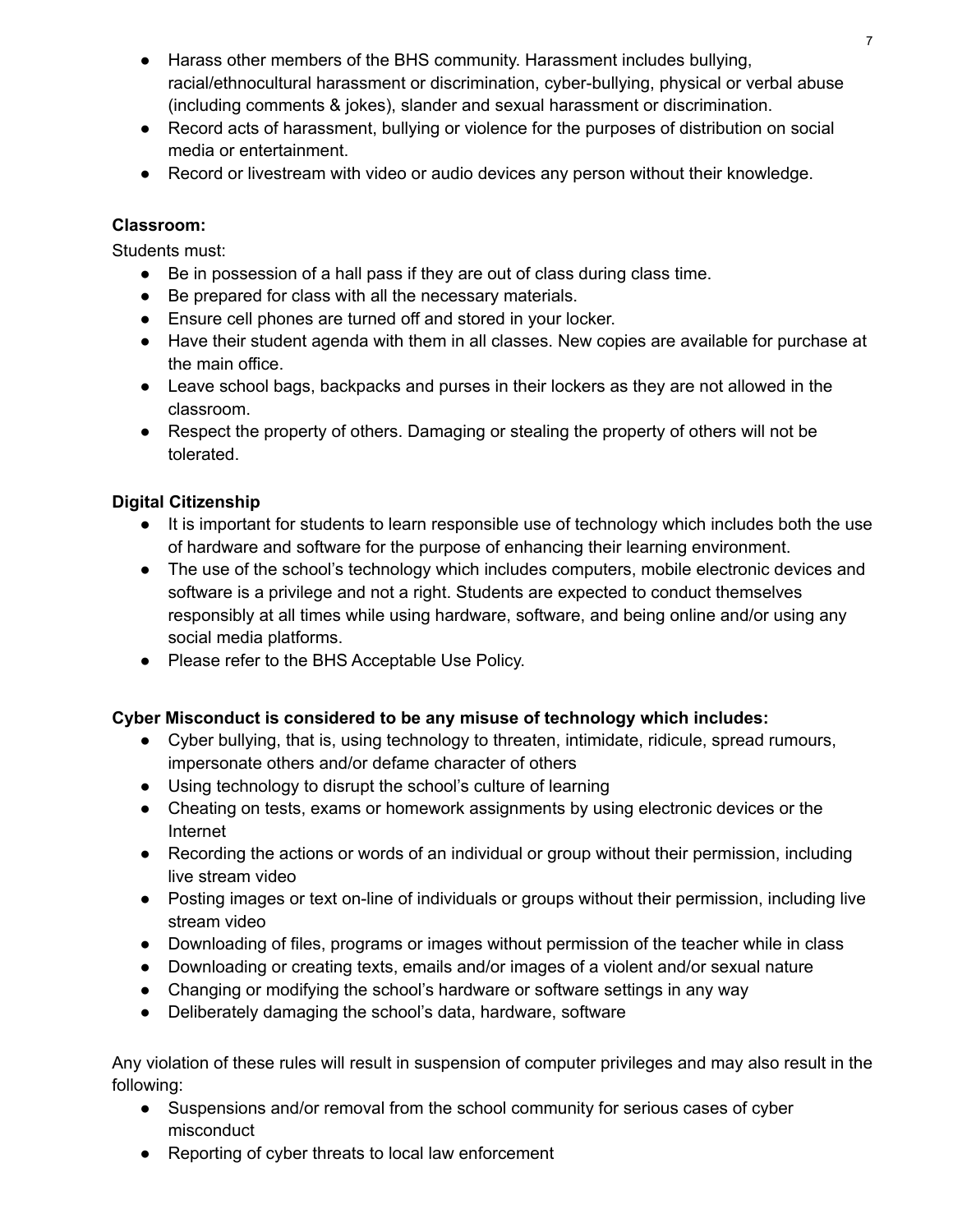• Restitution, i.e. the cost of repairs or replacement, by the students and/or their parents/guardian, for deliberate damage to the school's data, hardware and/or software

# **Weapons, Illegal Substances, Other Prohibited Items and Gambling:**

- Alcohol, e-cigarettes, vapes, illegal drugs or drug paraphernalia of any kind are not permitted on school property or on school sanctioned trips or activities.
- If a student shows signs of having used alcohol or a controlled or illegal substance, parents will be informed and consequences may follow.
- If a student is in possession of or dealing or supplying illegal substances they will be suspended. Parents will be notified and police will be involved.
- Weapons (real or replica) of any kind are not permitted on school property or on school sanctioned trips or activities.
- Unless for academic purposes, if a student is in possession of a weapon(s) (real or replica) at school, the police will be involved and the sanctions of the Safe School Policy will be enforced. Parents/guardians will be informed and the student will be suspended.
- Laser pointers, lighters, water guns, firecrackers, caps, stink bombs, spray paint, and any other hazardous items or materials are not allowed on school property or on school sanctioned trips or activities.
- Gambling of any kind is not allowed on school property or on school sanctioned trips or activities.

# **RESPECT FOR THE SCHOOL ENVIRONMENT**

### **General Cleanliness:**

Students must:

- Maintain the cleanliness of the school both indoors and outdoors.
- Clean up after themselves in the cafeteria and hallways, i.e. put material into the appropriate bins: recycling, composting and/or garbage

Students must not:

- Destroy or damage school property.
- Tamper with the fire alarm system or any other safety equipment.

# **Hallways:**

Students must:

- Walk in an orderly manner and keep to the right in the hallways.
- Show respect to others.

Students must not:

- Push, shove, run, shout, swear, play fight, fight or engage in any other rowdy behaviour.
- Use offensive or inappropriate language
- Engage in excessive displays of affection.

# **ADDITIONAL INFORMATION**

# **Extra-curricular Activities (ECA):**

● Participation in any ECA is a privilege, not a right, and is based on academic effort and good behavior.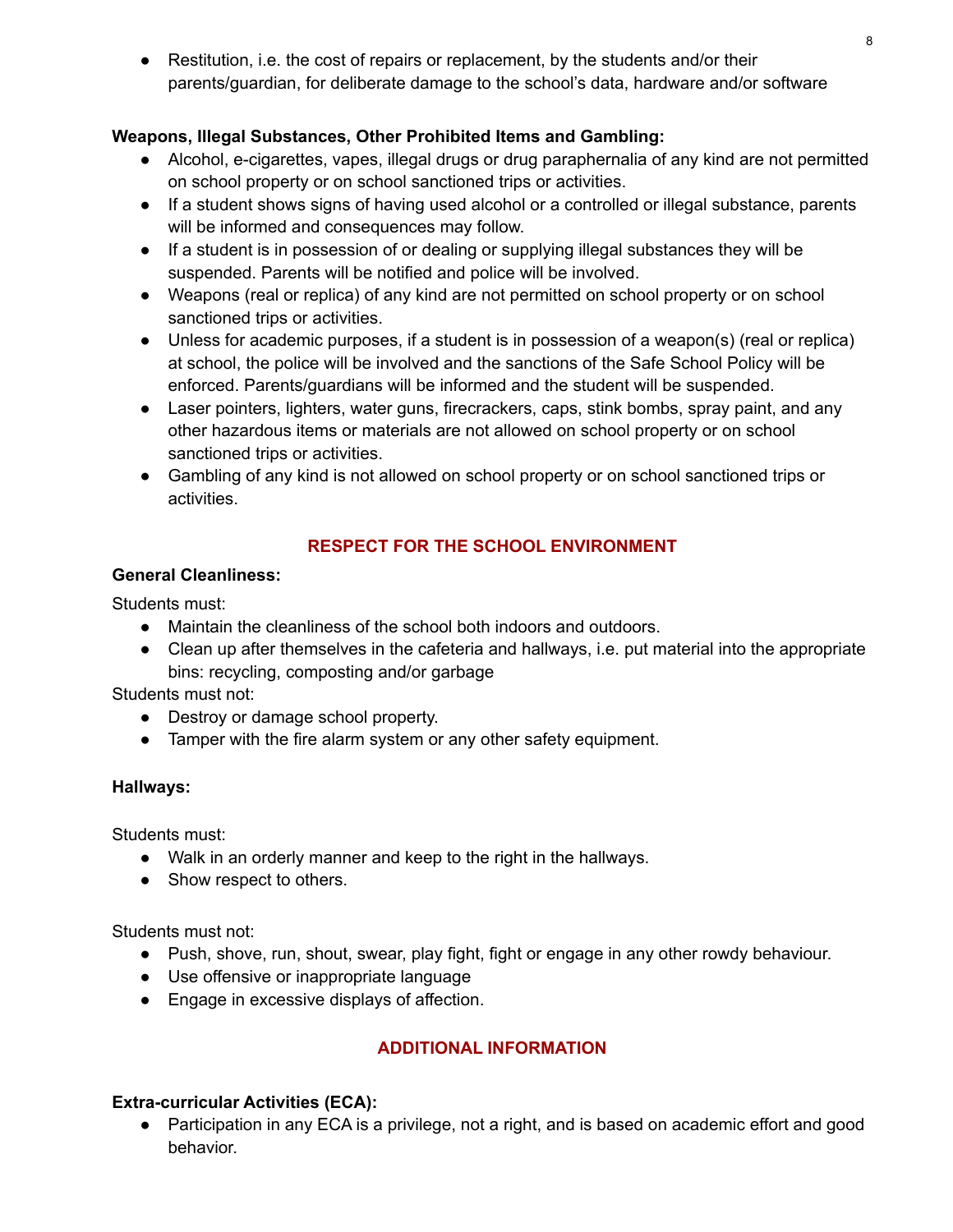- All work missed when a student is absent from class for any ECA will be made up by the student.
- All assignments are due on the expected date, regardless of absences because of any ECA.

**Field Trips:** Participation in field trips, either a day trip or an overnight trip, is based on the following criteria:

- School Fees: All school fees must be paid or a payment plan devised before a student participates in any overnight school field trip.
- Attendance/Academic Effort: Too many absences or work not being up to date may result in the student not being allowed to go on the field trip.
- Behaviour and Attitude: Students must exhibit positive and cooperative attitudes. Having a suspension from school during the school year may restrict or prohibit participation.
- Health: Students must be deemed fit, by administration, both physically and mentally to take part on the trip. A doctor's note may be required in cases where health has been an issue during the school year.
- Security: For safety and security reasons, and in order to ensure compliance with the rules of conduct during the trip, please be advised that bags and luggage of participants, as well as the hotel rooms, when applicable, can be searched and examined at any moment by the school representatives.
- Contract: Students must respect the BHS School Trip Participant's Contract. Any student who contravenes the contract will face severe consequences including loss of privileges. In Secondary 5, the loss of privileges may include the Semi-formal and Grad Ball.

# **School Dances:**

- Smoking/Vaping is not, at any time or place, permitted at school dances.
- Students suspected of arriving under the influence of drugs or alcohol will be prohibited from entering the dance. Parents/guardians will be contacted and regular school discipline invoked.
- Once inside the dance students are not permitted outside, unless they are leaving for the night.
- Students enter by the A Gym doors at the back of the school. Doors close at 9:30 PM.
- One guest per BHS student is allowed to be signed in for the dance. The BHS student is responsible for their guest. The guest's full name and school must be on the guest list and approved by an administrator at least a day before the dance.
- All BHS students and their guests must have their student ID with them to enter the dance.
- Guests must arrive and depart with their BHS host.
- Food and soft drinks are not allowed in the gym.
- Cooperation is required at all times with organizers and staff.

# **Grad Ball & Semi-formal:**

- Smoking/Vaping is not permitted at these events.
- The grad ball is an alcohol and drug free event. It is a privilege to attend, not a right.
- Any student who has been asked to leave BHS is not permitted to attend any grad activities or school functions.
- Students must exhibit a positive and cooperative attitude in order to be allowed to attend the grad ball and/or semi-formal.
- Guests of graduates, from outside the graduating class, who want to attend the grad ball are only allowed to attend at the discretion of the administration.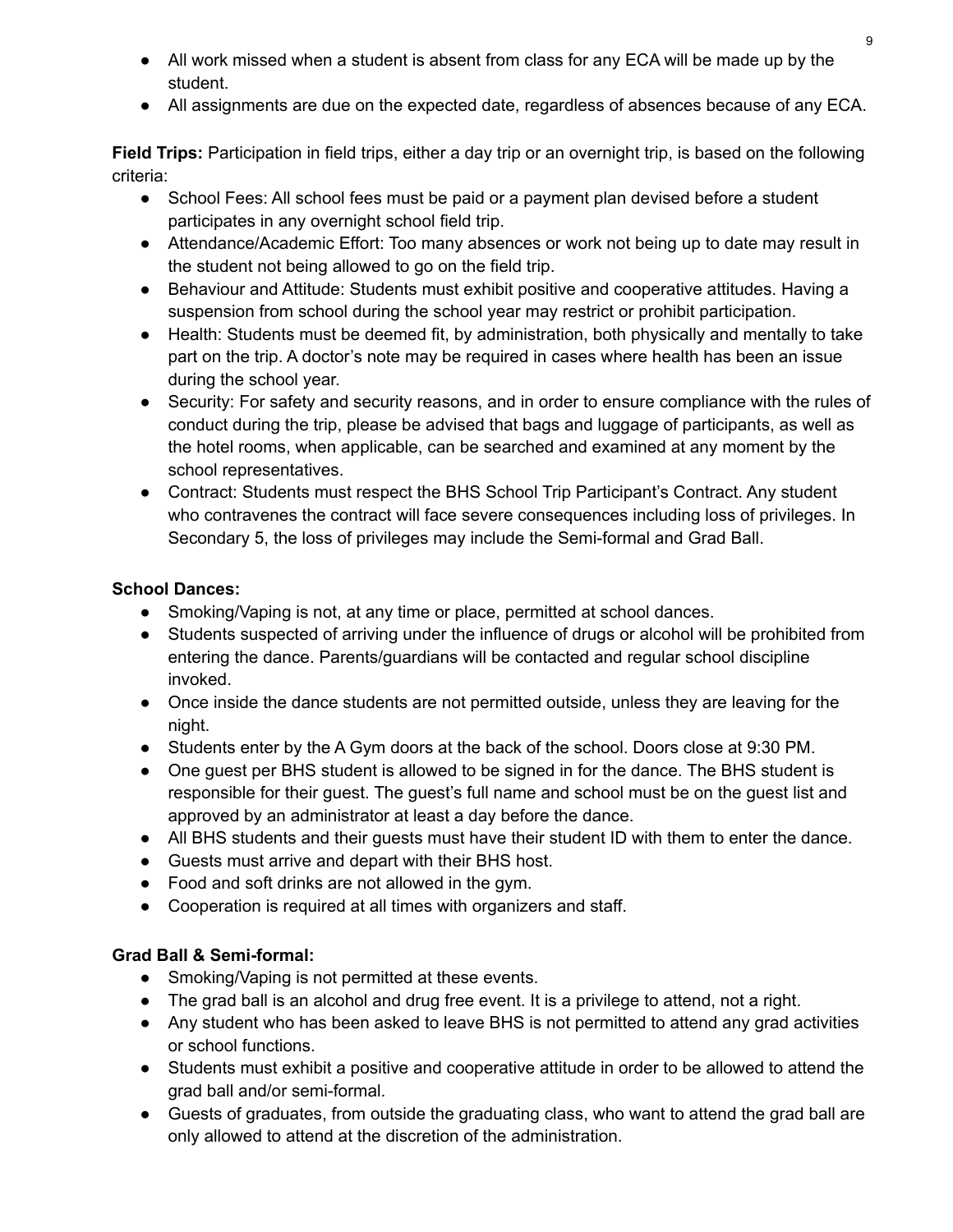# **Attendance Policy:**

- School attendance is required by law and should be taken seriously by both students and parents/guardians. Regular attendance is one of the major factors contributing to student success at school.
- Absences:
	- $\circ$  If a student cannot attend school the parent/guardian must call the school on that day to confirm the absence.
	- Upon return to school, the student must present their parent's/guardian's note to the main office or cycle one office if a phone call has not already been made.
	- Students will be expected to make up for work missed due to absences.
	- Chronic absences affect academic performance and a meeting with parents/guardians may be requested to resolve the problem.
	- $\circ$  Students may be prohibited from participating in any school activity on a day that they are absent.
	- Teachers are not required to provide work for students who are absent, especially for extended holidays.
	- $\circ$  If parents/guardians plan to take their child out of school for an extended time, they must report the planned absence to the office at least a week before.
- Early Dismissals:
	- $\circ$  Students may only sign out from school during the day with the written permission of their parents/guardians.
	- When a student has a note to leave early they must present it at the main office or cycle 1 office and sign out.
	- If students return to school during the day they must present themselves at the main office or cycle 1 office and sign in.
- Late Arrival:
	- If the student arrives after the homeroom period, s/he must present his/her parent's/guardian's note to the main office or cycle one office.
	- A note or phone call from the student's parent/guardian is required if a student is late.
	- Students who are late without a note or phone call will receive consequences.
	- Chronic lateness will not be tolerated. Sanctions will be applied and meetings requested to resolve the problem.

# **Skipping Class:**

- Skipping classes is prohibited. Sanctions will be assigned and parents/guardians may be notified.
- Students will be expected to make up the time in detention.
- Two lunch-hour detentions are given for one period skipped.
- Students who skip persistently may be suspended and/or be sent to the BHS planning room, be asked to come in after school hours. Parents/guardians will be contacted and a meeting arranged.

# **School Visitors:**

- All visitors, including parents and alumni, must report to the main office to get permission to visit, sign in and receive a Visitor's Badge.
- BHS students are not allowed to visit other schools during the school day, including during lunch time.
- Students from other schools or anyone else from outside BHS are not allowed in the BHS building or anywhere on school property during the school day.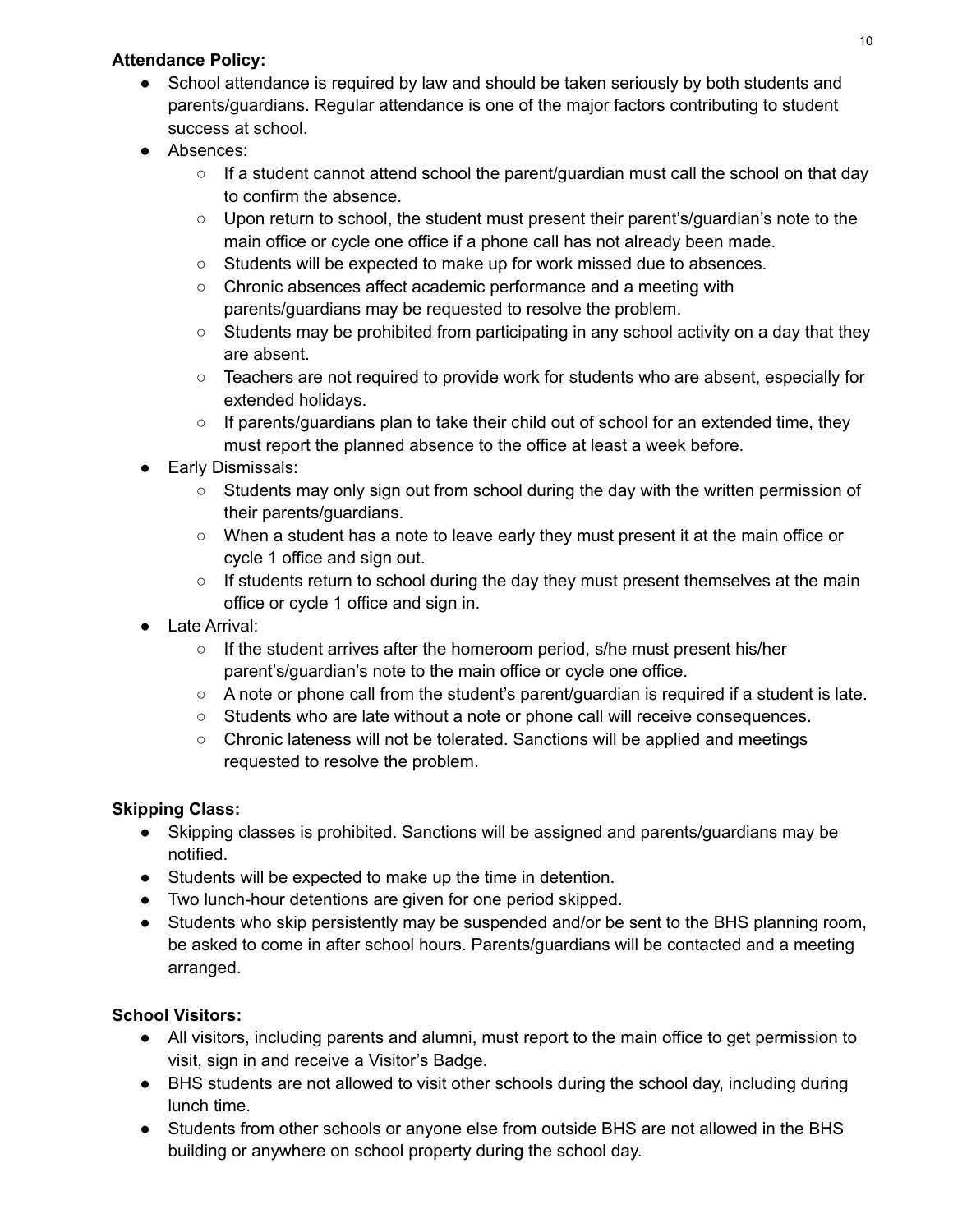#### **Lockers:**

- Lockers are on loan to students and remain the property of the school, they must not be damaged or defaced in any way.
- Students must use lock purchased through the school
- Students should not share their combination with anyone.
- Students are not allowed to have more than one locker.
- Students must have a separate lock for their P.E. locker and must not leave valuables unattended in an open P.E. locker during P.E. class.
- The school is not responsible for any lost or stolen items from lockers.
- Tampering with or destroying the locks of others is prohibited.
- Breaking into lockers is prohibited.
- The school administration may at any time search a locker to verify the contents.

# **TRANSPORTATION**

### **Student Drivers:**

- Student drivers who are legally licensed and wish to bring a car or any other motorized vehicle to school must first obtain permission from administration and must also complete a "Motorized Vehicle Registration Form" which is available in the main office.
- All student drivers are obliged to park in the first 10 parking spaces closest to Beaurepaire Drive. The administration reserves the right to revoke this privilege if circumstances warrant it.
- All drivers must follow the Quebec Highway Code while on school property.

# **School Buses:**

- Students must behave in a respectful and responsible manner while on the school bus. It is mandatory that students:
- Remain in their seats at all times
- Interact with their peers appropriately
- Behave in a way that does not endanger themselves or others
- Treat the bus driver with respect
- Respect school bus property and keep it clean
- Guests are not allowed on the bus.

### **Drop Off/Pick Up Zone:**

- Parents/guardians who are dropping off their children at school are asked to use the designated drop off zone to the north of the front door. Four to six cars at a time are allowed to drop off. If there are more than four to six cars please wait until the drop off zone is vacated. Please note the crosswalk must be kept clear of cars at all times.
- At the end of the day, buses have priority when leaving the parking lot. All cars must stop and wait while the buses are leaving at 3:45 PM. Cars may not park in the Gordon Robertson Parking lot on Beaurepaire Drive, nor can they park on Wildtree.

### **Bikes, Skateboards, etc.:**

- Skateboards, roller blades, bikes and shoes with wheelies are not to be used on school property.
- Students riding their bicycles to school must walk their bike on school property and chain their bikes in the bike racks
- The school is not responsible for lost or stolen bikes.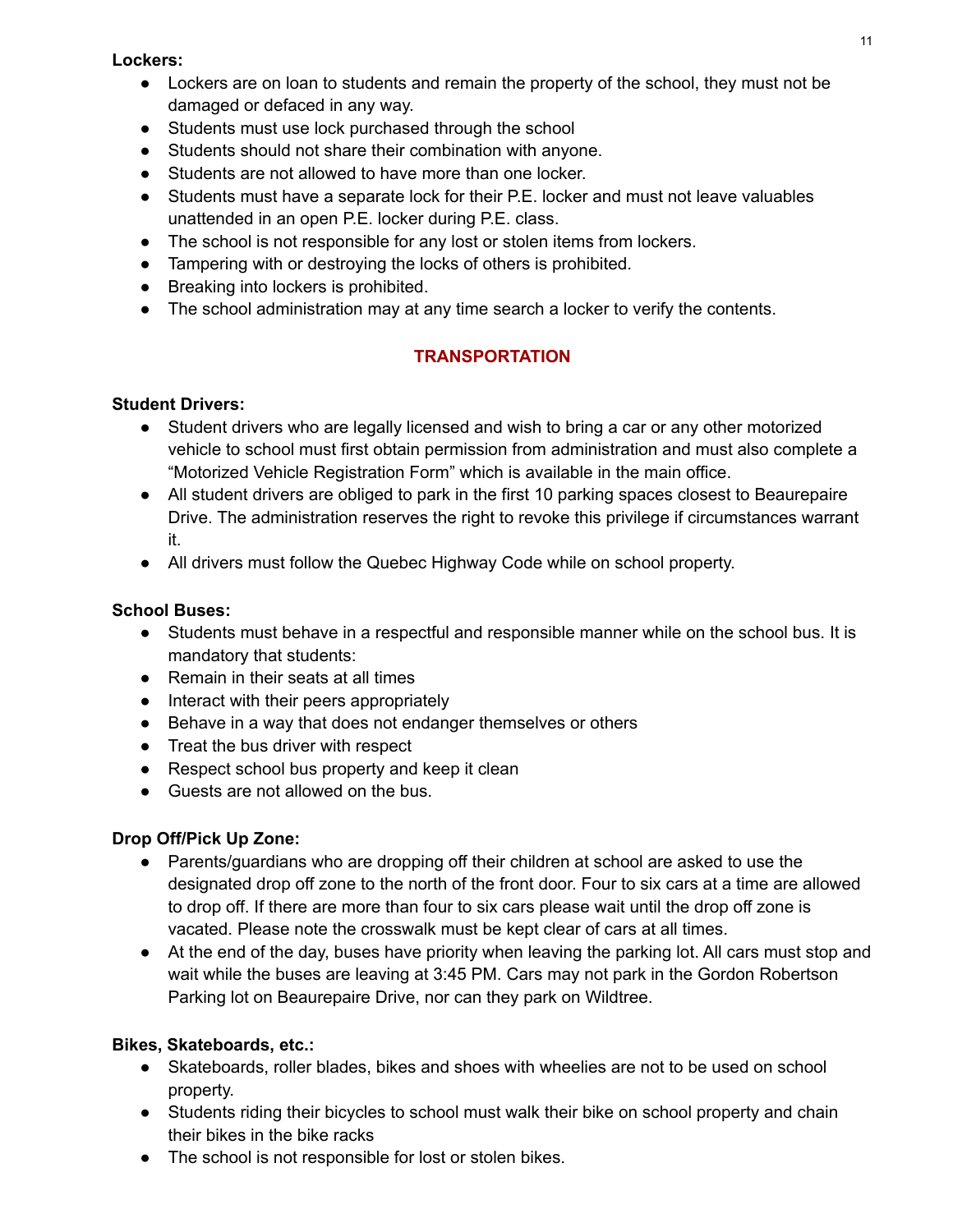# **ACADEMIC POLICIES**

### **Detentions:**

- Lunchtime detentions assigned by administrators are 30 minutes in length.
- Eating, talking and listening to music are prohibited during a detention.
- Students are expected to be punctual.
- If a detention is missed it is doubled. If the student doesn't attend the doubled detentions he/she may be suspended or face other consequences.
- After school and before school detentions as well as Saturday and Ped day detentions may also be assigned at the discretion of the administrator.

### **Homework:**

- Homework should be recorded in the school agenda.
- Homework must be completed and handed in on time.
- Plagiarism is forbidden. All work submitted for evaluation must be the student's own work (not previously submitted) and it must be properly referenced (see BHS Plagiarism Policy).
- If a student does not have homework, s/he is expected to review class work.

# **Classroom Expectations and Evaluation Situations:**

- Students and parents/guardians should do everything possible to guarantee class attendance and attendance for evaluations.
- Students are required to present a note from a parent/guardian when missing a class, assignment or evaluation.
- Consideration for a missed assignment or evaluation will only be given for a valid reason.
- If no valid reason is presented to the teacher and/or administrator, a grade of zero may be assessed for missing an assignment or evaluation.
- Attempting to communicate with another student, using materials not prescribed by the examination, exposing written papers or answer sheets to the view of another student, and/or knowingly helping another student or being helped by another student during an evaluation is considered cheating.
- Cell phones are not permitted in class. Please see "Cell Phone Policy"

# **BHS PLAGIARISM POLICY**

Most students are academically honest and work hard to develop their research and writing skills in order to present their own ideas in writing, film and podcast submissions. Plagiarism is a serious academic offence that carries a heavy penalty as students move through their academic careers.

### **What is plagiarism?**

• Plagiarism occurs when no credit, wholly or partially, is given. For example, plagiarism can be defined as using the work or ideas of others and representing them as your own (Dictionary.com) or re-purposing and submitting your own work multiple times (Merriam-Webster (2011). Essentially, plagiarism is stealing or cheating.

### **How to avoid plagiarism**

● Make sure you acknowledge the source of all information, ideas, images, and works you use in your school assignments. There are several styles of referencing (MLA, APA, CSE, etc.).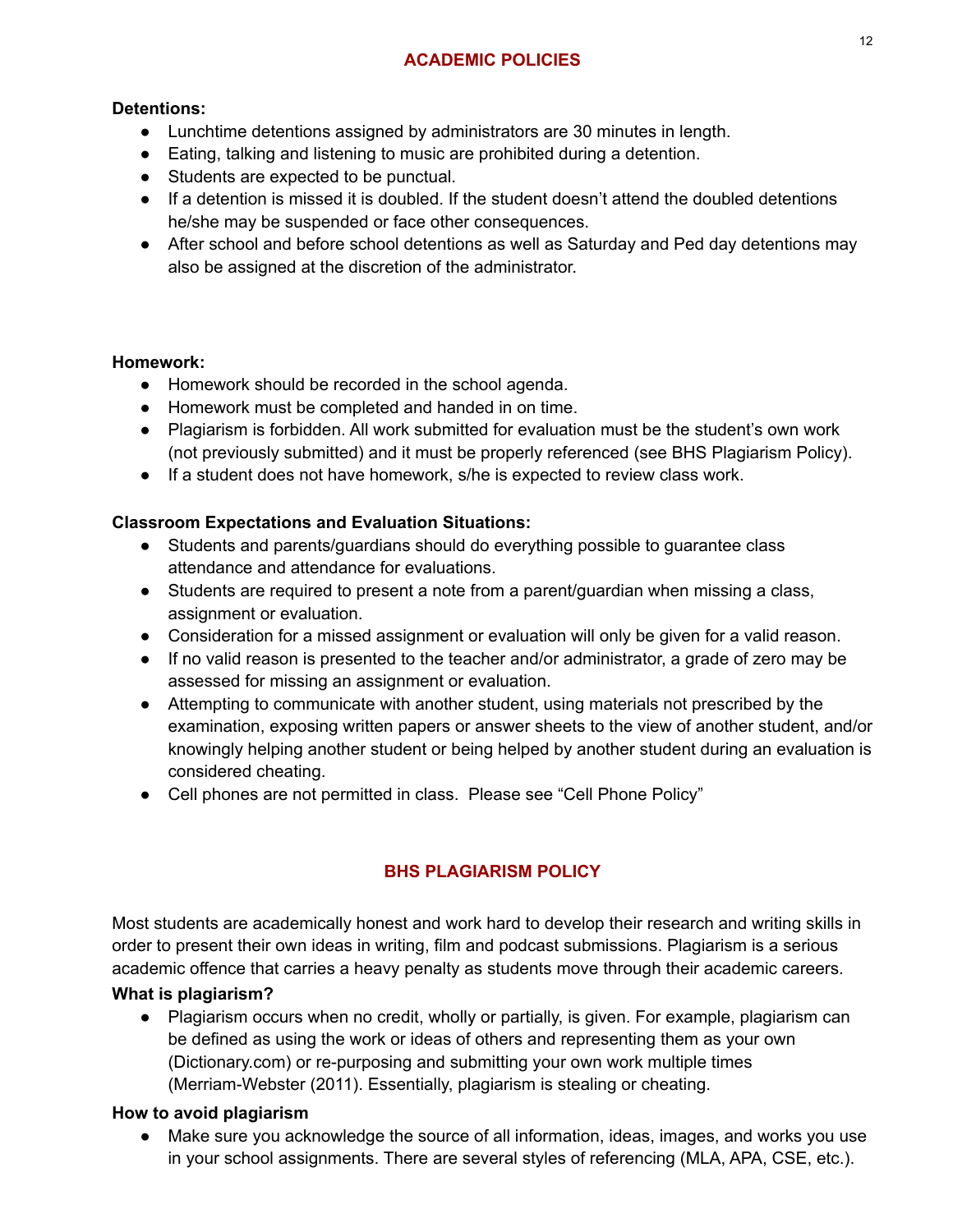The style depends upon the subject matter. Ask for direction from your teacher as to what referencing style is preferred. The MLA (Modern Language Association) style is frequently used in high school.

#### **Remember**

- Submitting another person's work as your own is plagiarism.
- Changing a few words from another source is plagiarism.
- Paraphrasing by changing many words, but presenting the ideas as your own is plagiarism.
- Cutting and pasting from internet sources and essays is plagiarism.
- Repurposing your own work is plagiarism.
- Cite your sources and avoid plagiarism.

#### **Consequences**

Parents/guardians will be informed of school assignments with any form of plagiarism. Students' marks will be penalized at the discretion of the teacher and/or administration. Plagiarism could result in a mark of zero for the work.

**Resources** Learn how to use referencing styles and see examples of how to avoid plagiarism at:

- <http://www.aresearchguide.com/>
- [www.library.ualberta.ca/guides/plagiarism](http://www.library.ualberta.ca/guides/plagiarism)
- <https://owl.english.purdue.edu/>

# **EXAMINATION AND EVALUATION SITUATION PERIODS**

- In all instances, students and parents/guardians should consider that the end of terms are critical times for evaluation.
- The introduction of extended examinations and learning evaluation situations at all grade levels makes consistent student attendance critical during the evaluation period.
- Absences during the evaluation periods can only be excused for the following reasons:
	- Serious illness or accident, medical procedure, confirmed by a medical report or certificate.
	- Death of a close relative.
	- A court summons.
	- Participation in a sporting or cultural event of national or international stature. This definition does not extend to include cross-border competitions or tournaments. Documentation required 2 weeks in advance and approval must be granted by administration.
	- Personal or immediate family crisis confirmed through meeting with school administration.
- Accommodation will be made only for students with a valid absence during evaluation situations and examination periods. Students with unjustified or invalid absences during those periods will be marked accordingly by classroom teachers.
- Students must be in school every day and especially during the months of January and May for the evaluation situation periods and during the month of Jan/Feb and June for the formal examination periods. Student success will depend on consistent attendance during these time periods.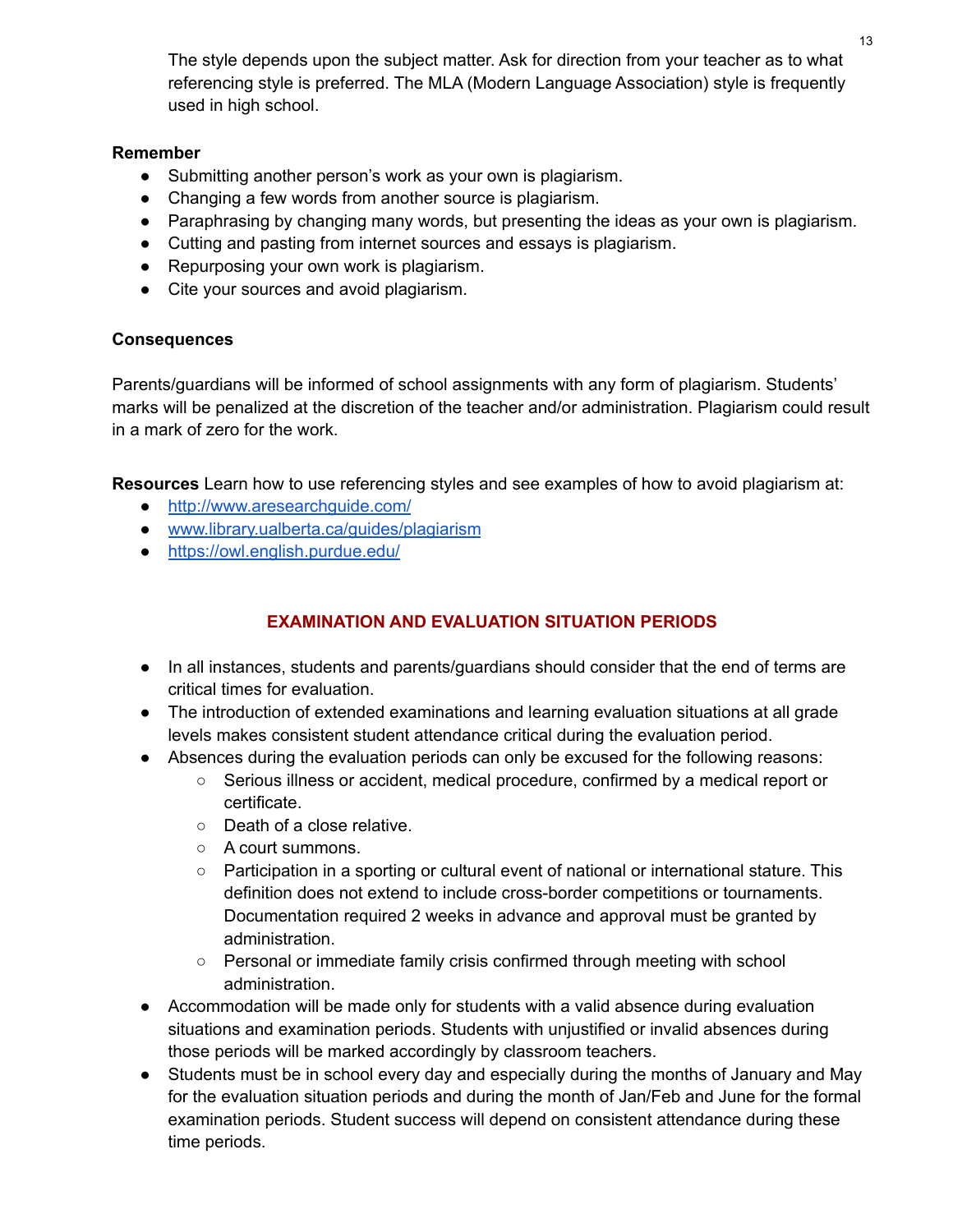#### 14

# **Exam Protocol: (Information given to students during examination periods and posted as info on website)**

- Students who are absent from examinations must present a doctor's certificate, a subpoena, or a letter attesting to the student's participation in national competitions.
- Cell phones or any other electronic devices are not allowed in the exam room. Failure to comply with this protocol may result in the confiscation of the equipment and a mark of zero may be given for the exam.
- Although some exams require the use of a calculator, please note that some exams prohibit the use of graphing calculators. Please make certain that you verify the materials you are permitted to bring with your teacher.
- Calculators on electronic devices may never be used during an exam.
- Backpacks, bags, pencil cases and jackets are not permitted at the students' desks in the exam room.
- Students are required to bring their own pens, pencils, rulers, etc.
- Students may not share or borrow materials from another student.
- Students should arrive at the exam room a minimum of 5 minutes before the start of the exam.
- Students arriving more than 30 minutes late to an exam may not be allowed to write the exam.
- Students are not to leave their seats during the examination.
- A student may be dismissed from the exam room and have their test annulled for the following reasons:
	- using materials not prescribed by the examination
	- knowingly helping another student or being helped by another student
	- attempting to communicate with another student
	- exposing written papers or answer sheets to the view of another student

# **Failure to comply with this protocol may result in the annulment of the exam.**

# **DIGITAL CITIZENSHIP**

- The use of the school's computers and mobile electronic devices is a privilege not a right. Students are expected to conduct themselves responsibly.
- All students must abide by the rules in the "BHS Rules for the Appropriate Use of Technology" policy.
- Use of the Internet, social media, mobile electronic devices and computer hardware and software is to be done in a responsible and appropriate manner at all times to ensure a positive learning climate.
- The use of computer hardware and software, mobile electronic devices and the Internet in class will be for curriculum-based goals only.
- Students should be advocates for their own cyber safety and be active partners in promoting a positive school climate.

Students bring electronic devices to school at their own risk. Should they choose to do so, the school is not responsible for the loss or damage of such devices.

● Cell phones and other mobile electronic devices may be used in the school building before school, at recess, during lunch and after school.